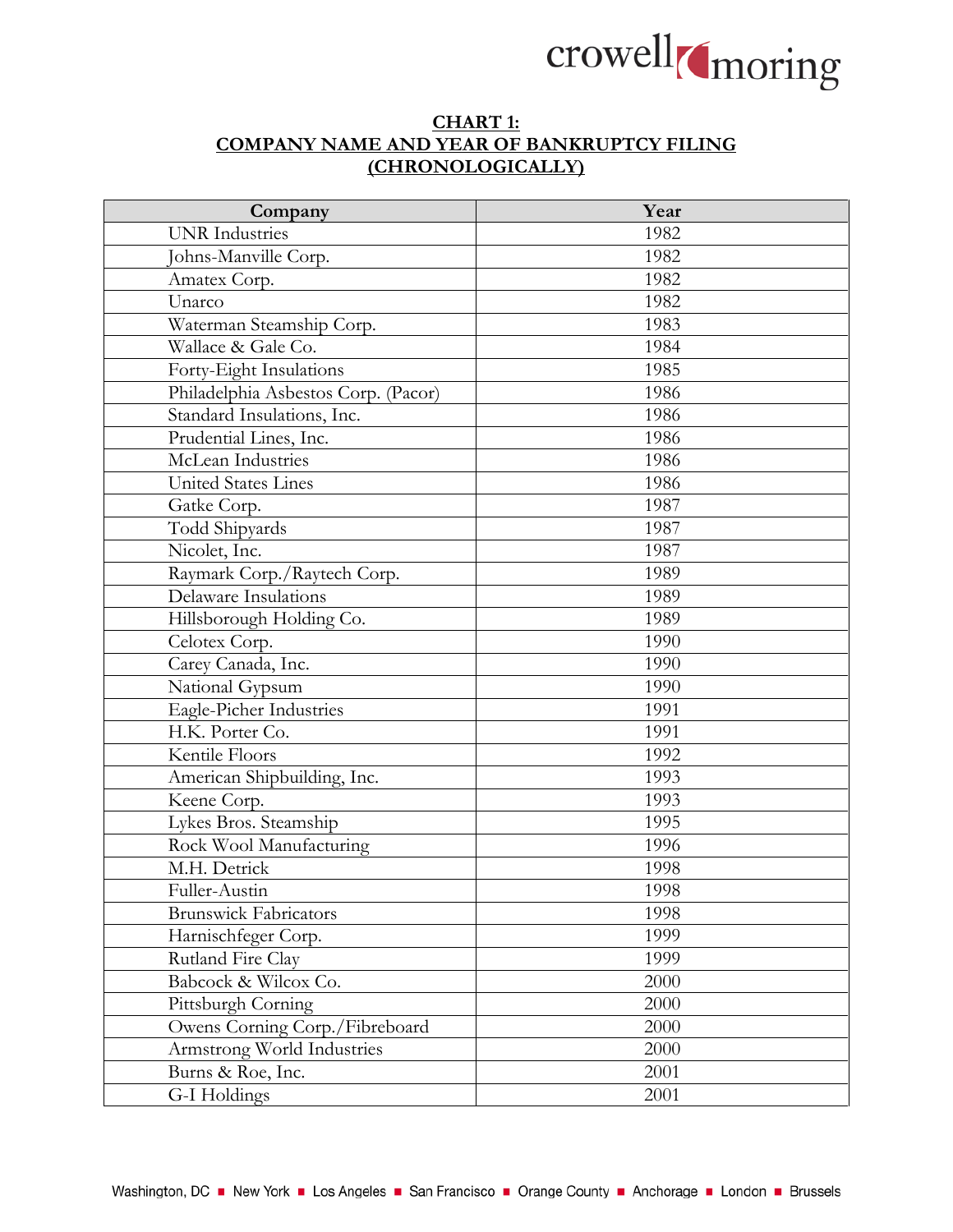

| Company                               | Year |
|---------------------------------------|------|
| Skinner Engine Co.                    | 2001 |
| W.R. Grace                            | 2001 |
| USG Corp.                             | 2001 |
| E.J. Bartells                         | 2001 |
| <b>United States Mineral Products</b> | 2001 |
| Federal Mogul                         | 2001 |
| Murphy Marine Services                | 2001 |
| Chicago Fire Brick                    | 2001 |
| Insul Co.                             | 2001 |
| Swan Transportation Co.               | 2001 |
| North American Refractories Corp.     | 2002 |
| (NARCO)                               |      |
| Kaiser Aluminum                       | 2002 |
| GIT/Harbison-Walker/AP Green          | 2002 |
| Industries                            |      |
| Plibrico Co.                          | 2002 |
| Shook & Fletcher                      | 2002 |
| Porter-Hayden Co.                     | 2002 |
| Artra Group, Inc.                     | 2002 |
| Special Metals Corp.                  | 2002 |
| Asbestos Claims Management Corp.      | 2002 |
| <b>ACandS</b>                         | 2002 |
| JT Thorpe Co. (S.D. Tex.)             | 2002 |
| <b>A-Best Products</b>                | 2002 |
| Western MacArthur/Western Asbestos    | 2002 |
| $\overline{C}$ .E. Thurston           | 2003 |
| Combustion Engineering                | 2003 |
| Congoleum Corp.                       | 2003 |
| J. Graves Insulation Co.              | 2003 |
| Mid-Valley (Halliburton subsidiaries) | 2003 |
| Muralo Co.                            | 2003 |
| Flintkote Co./Flintkote Mines         | 2004 |
| Oglebay Norton Co. (ONCO)             | 2004 |
| Special Electric                      | 2004 |
| Quigley Co.                           | 2004 |
| <b>Utex Industries</b>                | 2004 |
| JT Thorpe, Inc. (C.D. Cal.)           | 2004 |
| API, Inc.                             | 2005 |
| Lake Asbestos of Quebec, Ltd.         | 2005 |
| Asarco <sup>1</sup>                   | 2005 |

<span id="page-1-0"></span> $\,1$ <sup>1</sup> Three subsidiaries of Asarco – AR Sacaton LLC; Southern Peru Holdings, LLC; and Asarco Exploration Company – filed for Chapter 11 on December 12, 2006, citing asbestos exposure.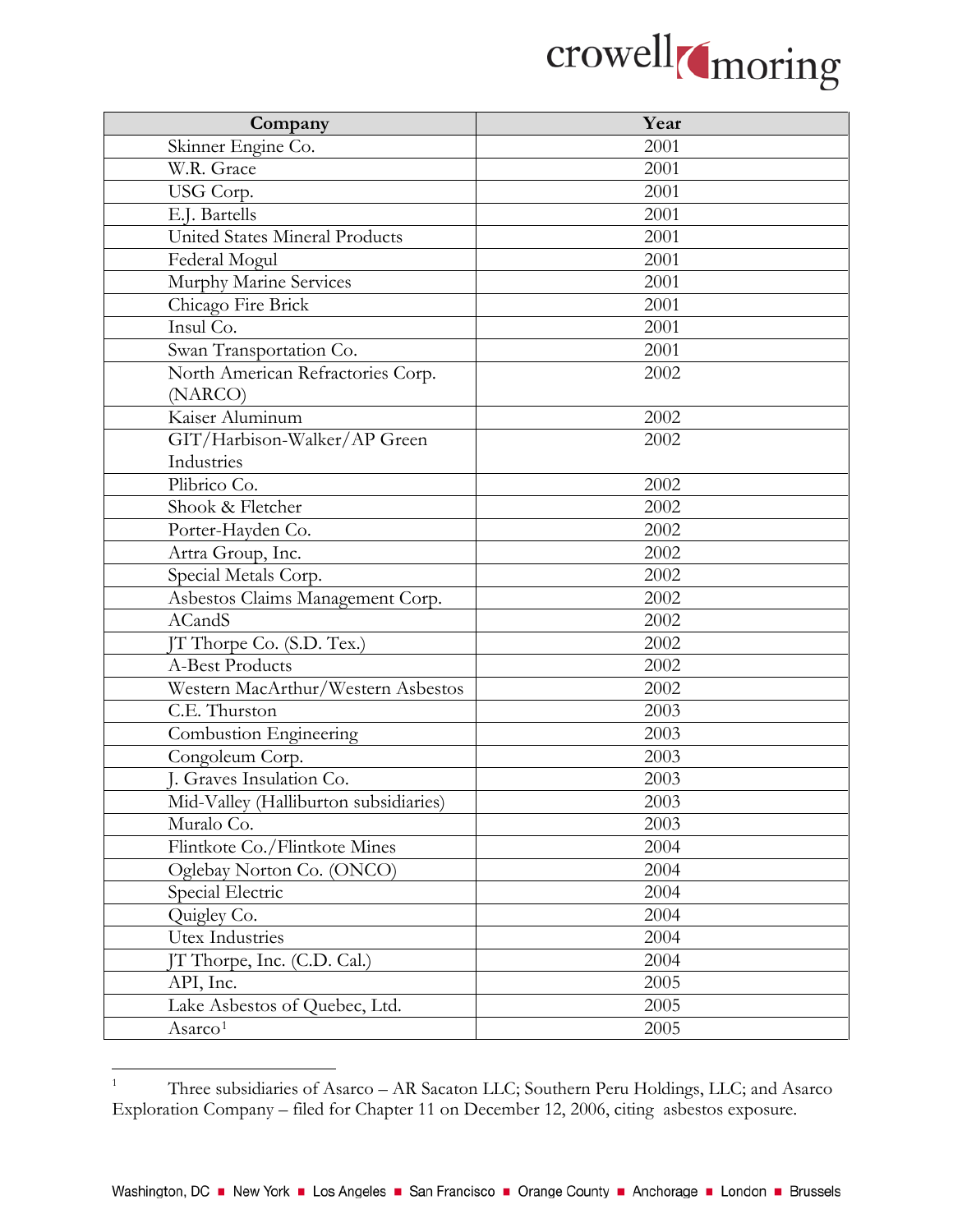

| Company                                       | Year |
|-----------------------------------------------|------|
| Brauer Supply Co.                             | 2005 |
| Dana Corporation                              | 2006 |
| <b>ABB Lummus Global</b>                      | 2006 |
| Lloyd E. Mitchell Co.                         | 2006 |
| Thorpe Insulation Co.                         | 2007 |
| Pacific Insulation Co. <sup>2</sup>           | 2007 |
| Schutte & Koerting, Inc.                      | 2007 |
| Hercules Chemical Co.                         | 2008 |
| Christy Refractories Co. LLC                  | 2008 |
| T H Agriculture & Nutrition, LLC              | 2008 |
| Plant Insulation Co.                          | 2009 |
| General Motors Corp.                          | 2009 |
| Durabla Manufacturing Co. <sup>3</sup>        | 2009 |
| Bondex International, Inc. and                | 2010 |
| Specialty Products Holding Corp. <sup>4</sup> |      |
| Garlock Sealing Technologies LLC,             | 2010 |
| The Anchor Packing Company;                   |      |
| Garrison Litigation Management                |      |
| Group Ltd.                                    |      |
| Leslie Controls, Inc.                         | 2010 |
| Triple A Machine Shop, Inc.                   | 2010 |
| Pulmosan Safety Equipment Corp.               | 2010 |
| State Insulation Corp.                        | 2011 |
| United Gilsonite Laboratories                 | 2011 |
| C.P. Hall Company                             | 2011 |
| National Service Industries                   | 2012 |
| Henry Vogt Machine Co.                        | 2012 |
| Metex Mfg. Corp.                              | 2012 |
| Overseas Shipholding Group, Inc.              | 2012 |
| Dowman Products, Inc.                         | 2013 |
| Resillo Press Pad Co.                         | 2013 |
| Rapid-American Corp.                          | 2013 |
| A.L. Burbank & Co., Ltd.                      | 2013 |
| Saberhagen Holdings                           | 2013 |
| Yarway Corporation                            | 2013 |

<span id="page-2-0"></span> $\overline{2}$ <sup>2</sup> Pacific Insulation Co. is related to Thorpe Insulation Co., which filed two weeks earlier in the same court.

<span id="page-2-1"></span><sup>3</sup> An affiliate of Durabla – Durabla Canada Ltd. – filed for Chapter 11 on November 8, 2010, citing asbestos exposure.

<span id="page-2-2"></span><sup>4</sup> Two affiliates of Bondex and SPHC – NMBFIL, Inc., formerly known as Bondo Corporation, and Republic Powdered Metals, Inc. – filed for Chapter 11 on August 15, 2014 and August 31, 2014, respectively.